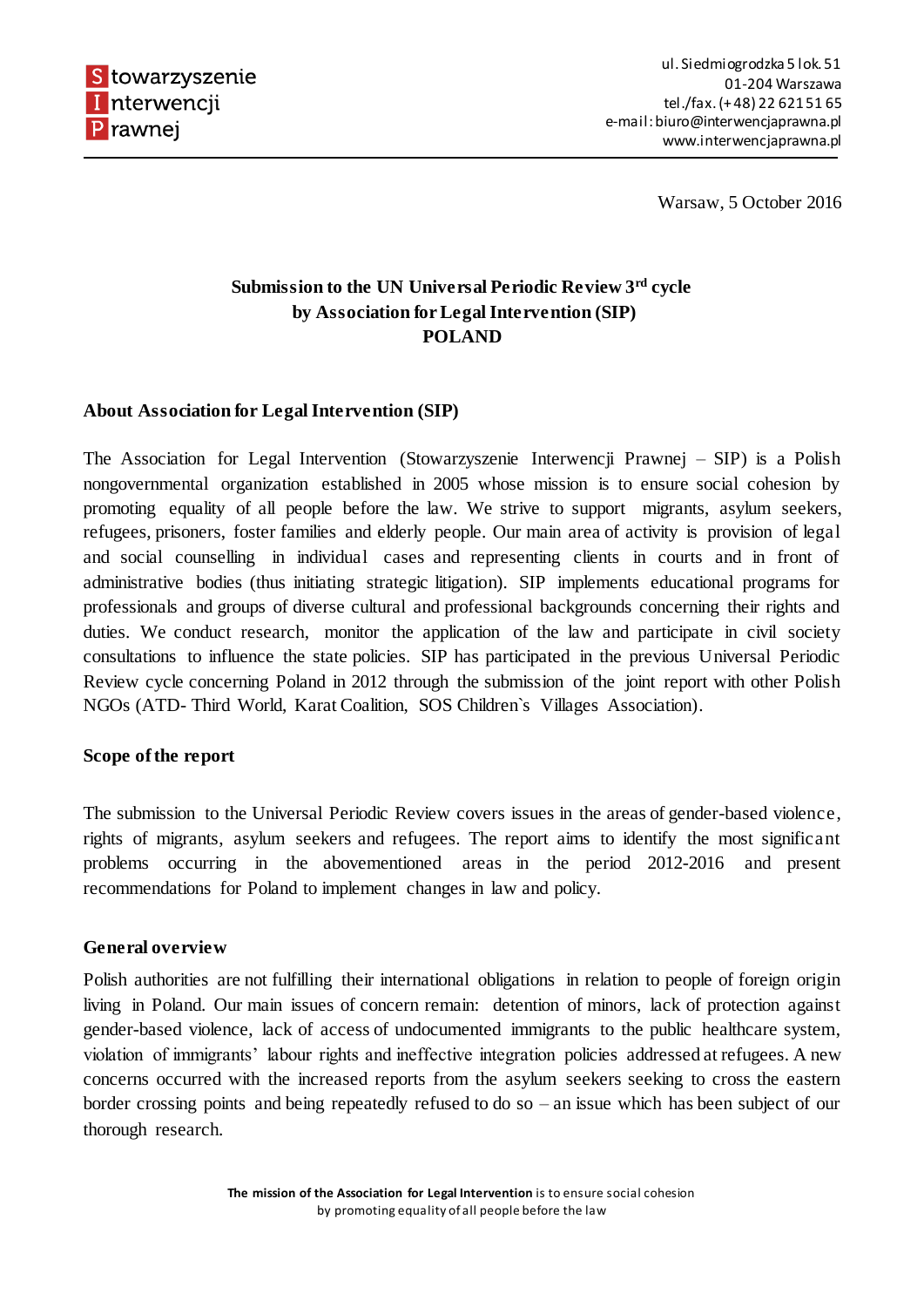## **Issues under review**

## **Area 29.2 : Gender-based violence**

## **Protecting migrant women against gender-based violence**

Gender – based violence against migrant women is a phenomenon as much present in Poland as it seems to be unnoticed by the authorities. Our hitherto experience in counseling migrant women as well as our recent research<sup>1</sup> show that there are significant gaps in protection system as regards victims of gender-based violence of foreign origin.

Following the previous review and recommendations by the participating States (A/HRC/21/14, 90.27- 28) Poland has signed and ratified the Council of Europe Convention on preventing and combating violence against women and domestic violence by July 2015. Despite initial activity of the government intended to harmonize Polish law with the provisions of the Convention, no steps have been taken to strengthen the protection of migrant women from gender-based violence despite explicit guidelines enshrined in the Convention, particularly article 4(3) obliging Poland to introduce all services and measures supporting victims of violence without any discrimination as regards race, nationality or migration status. Currently migrant women in Poland cannot access the majority of shelters for women (intervention crisis centres - *ośrodki interwencji kryzysowej*) since they operate in the framework of social welfare system, which supports Polish and EU citizens, refugees and long term residents and excludes temporary residents and holders of visas2. Poland has not introduced the definition of female genital mutilation or forced marriage into the legislation, consequently they are not considered individual criminal acts. Poland also does not allow for granting separate temporary residence permits to migrant women fleeing gender-based violence who have previously derived their migration status from their personal relation with the perpetrator (article 59 of the Convention), nor does it consider gender-based violence in the country of origin as a standalone ground for granting refugee status to asylum seekers (article 60 of the Convention).

# **Recommendation:**

Harmonize Polish legislation with the provisions of the Council of Europe Convention on preventing and combating violence against women and domestic violence adjusting the system of protection of victims of gender-based violence to the needs of migrant women.

l 1 W. Klaus, *Bezpieczny dom? Przemoc fizyczna i symboliczna wobec uchodźczyń i uchodźców*. Association for Legal Intervention (2014).Report available: http://interwencjaprawna.pl/wp-content/uploads/bezpieczny-dom.pdf

<sup>2</sup> Law on social welfare of 4 March 2004, available online: http://isap.sejm.gov.pl/DetailsServlet?id=WDU20150000163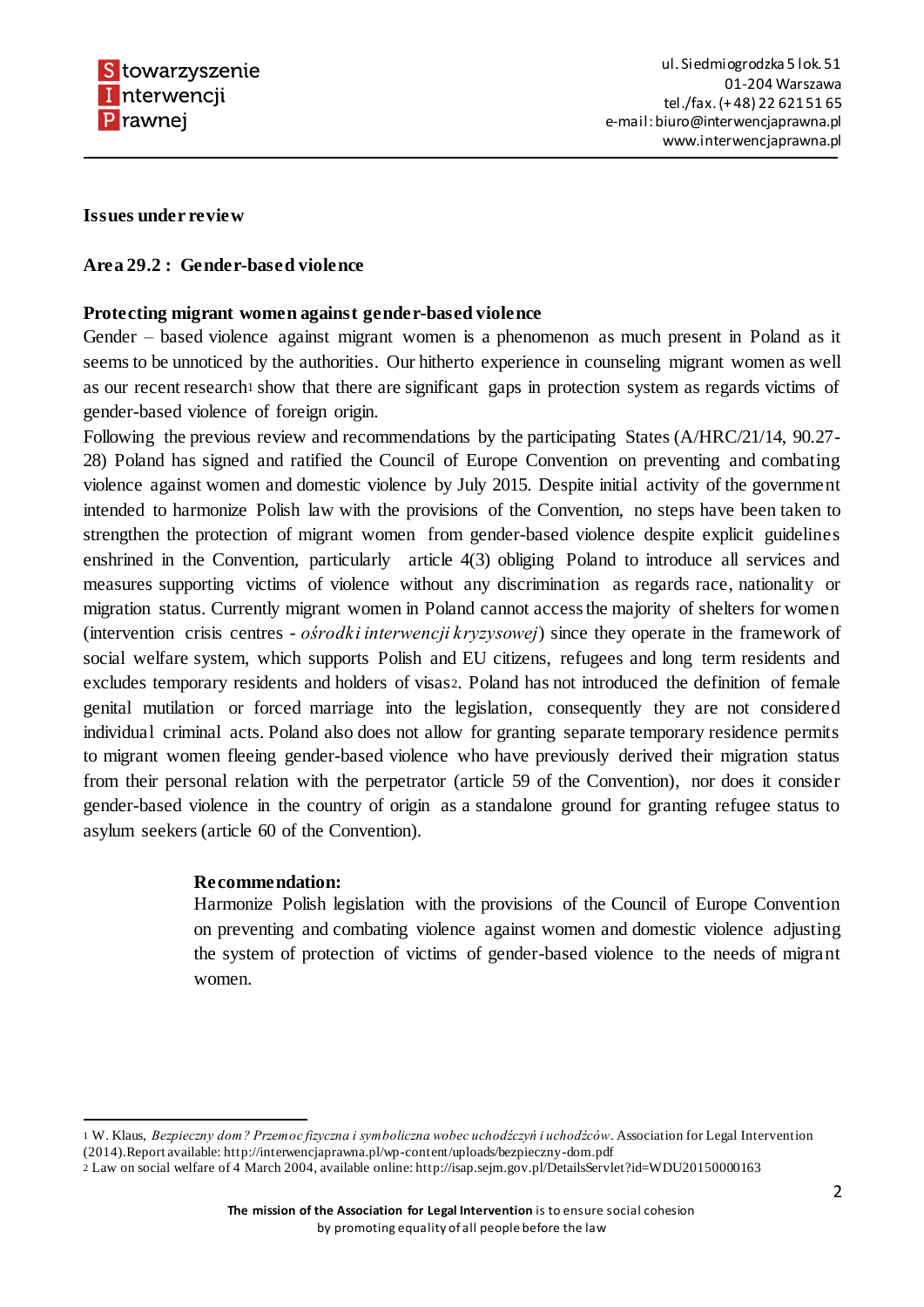# **Area 34: Migrants**

# **Risk of labour exploitation**

Due to the restrictions in the access to the labour market and lack of proper protection mechanisms, migrant workers are facing the highest risk of labour exploitation. The phenomenon of forced labour remains unreported and unresearched due to the unclear criminal provisions and lack of measures encouraging the victims to come forward and report crimes to authorities3. The most common violations are: non-payment of salaries, failure to observe health and safety provisions, reduction of salaries, and failure to offer a written contract<sup>4</sup>. The regulations protecting Polish employees against labour exploitation cannot be applied to migrants in practice because of their status – the short duration of their stay in Poland and their strong ties with the employer (the provisions for remaining legally in Poland and obtaining a work permit are closely related). According to the law on foreigners of 2013, migrant workers are obliged to return to their country of origin should they even slightly infringe the conditions of their previously declared employment. Furthermore, the Labour Inspection cooperates closely with the Border Police in detecting any violations of rules governing employment of foreigners as well as detecting undocumented migrant workers, therefore migrants have no incentive to report labour exploitation to the relevant bodies and endure exploitative working conditions5. The implementation of the EU Sanctions Directive in 20126 has to be considered ineffective and the new provisions have no application in practice7. In addition, migrants are not aware of their rights and there is a lack of organizations or institutions to which they could turn for assistance <sup>8</sup>.

#### **Recommendations:**

1. Ratification of the Convention on the Protection of the Rights of All Migrant Workers and Members of Their Families

2. Introducing of clear separation ("firewall") between Labour Inspection and Border Police thus enabling migrant workers for safe reporting of labour exploitation

3. Strengthening the legal framework to protect all workers against severe labour exploitation.

l

<sup>3</sup> Statistics on the human trafficking in 2014 available at: http://www.handelludzmi.eu/hl/baza-wiedzy/raporty-analizystrateg/raporty-i-analizy-dotyc/6764,Handel-ludzmi-2014.html

<sup>4</sup> K. Słubik et. al. *Unprotected. Migrant workers in an irregular situation in Central Europe.*( 2014). Available at: http://interwencjaprawna.pl/en/files/unprotected.pdf

<sup>5</sup> K. Słubik et al. *Unprotected..*

<sup>6</sup> Law on the effects of employing foreigners staying contrary to the biding provisions in Poland of 15 June 2012 available at: http://isap.sejm.gov.pl/DetailsServlet?id=WDU20120000769

<sup>7</sup> Ibidem.

<sup>8</sup> Klaus W. (ed.) *Ziemia obiecana? Warunki pracy cudzoziemców w Polsce*, Association for Legal Intervention, Warsaw, 2011 (in print).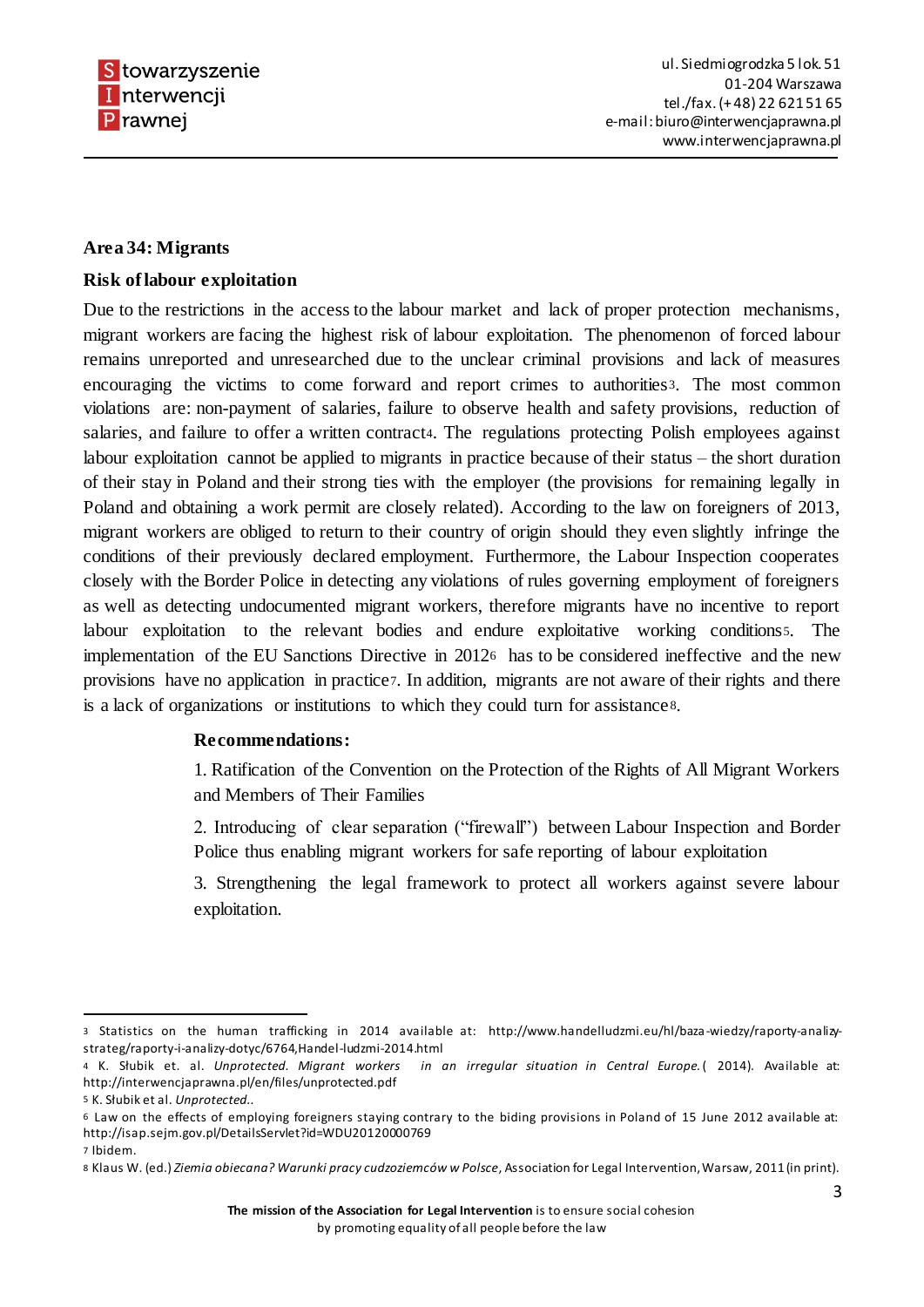#### **Access to health care for undocumented migrants**

Even though numerous recommendations were issued during the previous UPR cycle urging Poland to improve access of the undocumented migrants to healthcare9, Polish authorities have not improved the situation of irregular migrants as regards healthcare. The most urgent issue is the lack of availability of healthcare for undocumented minors and pregnant women, which is a clear violation of the UN Convention on the Rights of the Child, which Poland has ratified, as well as the Polish Constitution (Article 32)10.

#### **Recommendation:**

Ensure that undocumented migrants, particularly minors and pregnant women can access public healthcare free of charge and without fear of being denounced and returned to the country of origin.

# **Area 35: Refugees & internally displaced persons (IDPs)**

#### **Detention of minors and vulnerable persons**

One of the substantial problems, despite recommendation issued and noted by Poland during the previous UPR cycle11, remains the detention of minors in closed facilities in relation to their migration status. According to European<sup>12</sup> and international<sup>13</sup> standards, authorities should avoid arresting children along with their parents, even if they are in their parents' custody. Polish practice is not in keeping with this recommendation even though minor improvements in the laws governing detention have occurred in the reporting period. With the new law on foreigners<sup>14</sup> courts have been obliged to consider the interest of a child whenever placing minors in detention. It is also no longer permitted to detain an unaccompanied minor under 15. Nevertheless, Polish law still allows for the detention of families with minors for the purposes of both return and asylum proceedings. Unaccompanied minors can be also detained for the purposes of expulsion when older than 15 years. The law does not provide for any restrictions and limitations in detention of this group of migrants (e.g. as to the period of detention). Even though improvements in selected detention facilities have been made to adjust them

l

<sup>9</sup> A/HRC/21/14: 90.39 (Holy See), 90.51 and 90.119 (Uruguay).

<sup>10</sup> *Access to healthcare and living conditions of asylum seekers and undocumented migrants in Cyprus, Malta, Poland and Romania* HUMA Network, 2011.Available at: https://ec.europa.eu/migrant-integration/librarydoc/access-to-healthcare-and-living-conditionsof-asylum-seekers-and-undocumented-migrants-in-cyprus-poland-malta-and-romania

<sup>11</sup> A/HRC/21/14: 90.121 (Belarus).

<sup>12</sup> Muskhadiyeva and others v. Belgium, ECHR, No 41442/07; CPT: 20 years of combating torture, 19<sup>th</sup> General Report, 2008, par.97. 13 Committee on the Rights of the Child. *The rights of all children in the context of migration.* (2012) Available at:http://www2.ohchr.org/english/bodies/crc/docs/discussion2012/ReportDGDChildrenAndMigration2012.pdf

<sup>14</sup> Law on foreigners of 12 December 2013 available at: http://isap.sejm.gov.pl/DetailsServlet?id=WDU20130001650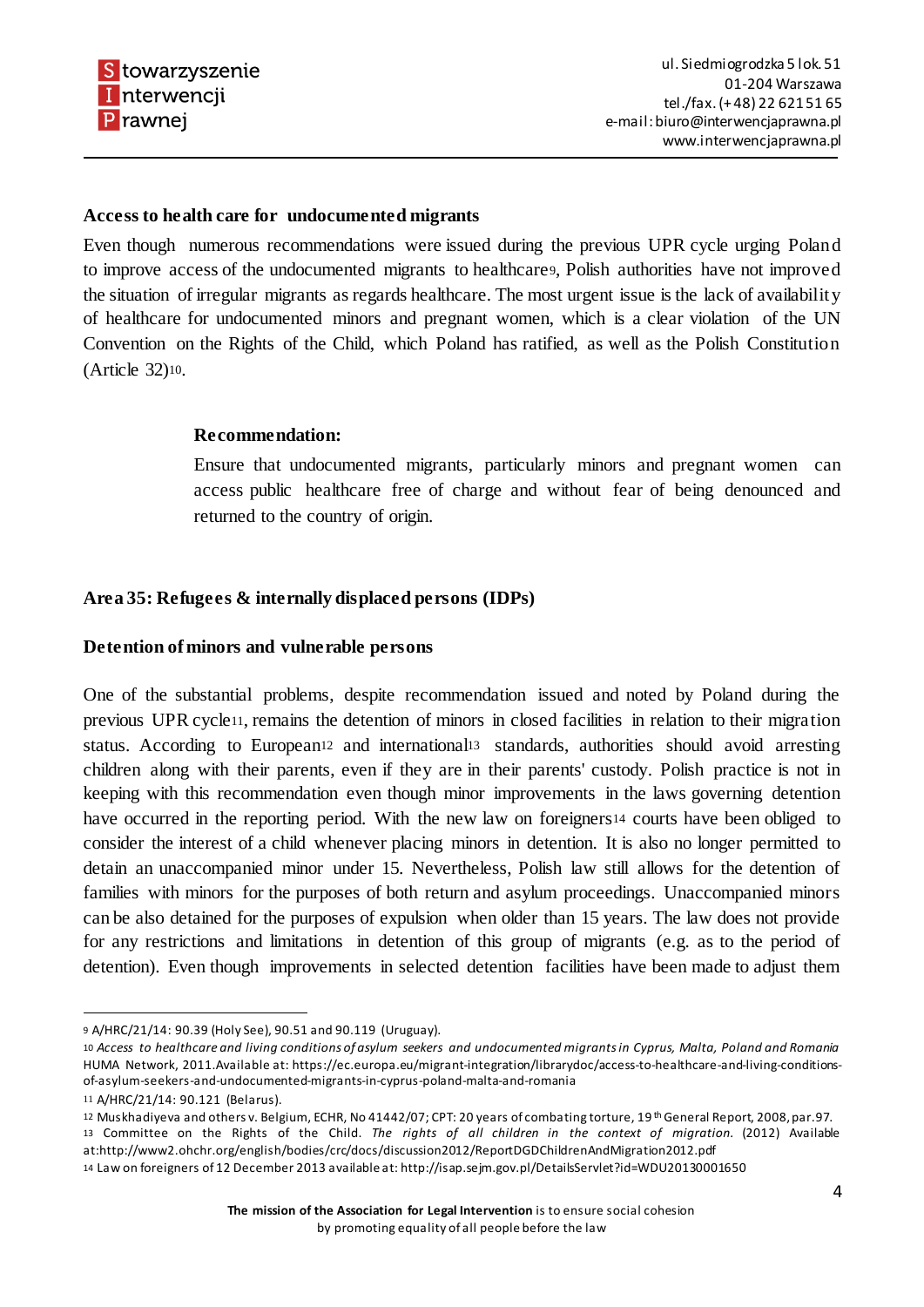l

to accommodate families with minors, the monitoring of the detention centers performed in 2014 by Association for Legal Intervention and Helsinki Foundation for Human Rights showed that they do not ensure proper well-being of detained children15.

Also recent monitoring of the Polish border crossings showed that there is no uniform approach across the Border Police units as to the "detention as a last resort" requirement when initiating detention of minors with families and vulnerable persons nor is there a mechanism in place allowing for the identification of the vulnerable persons, eg. victims of torture at the border crossing points16. Also despite the absolute ban on detention of victims of torture, the lack of proper identification mechanism enshrined in the law leads to survivors of torture still being detained in detention centers without proper psychological or psychiatric assistance or access to the free-of-charge legal assistance.

# **Recommendations:**

1.Introduce a ban on detention of minors with families and unaccompanied children, disregard of their migration status.

2. Establish an effective system for identification of vulnerable persons to prevent their detention in line with the Convention against Torture and Other Cruel, Inhuman or Degrading Treatment or Punishment.

#### **Refusing asylum seekers access to the territory of Poland**

Since 2014 SIP has observed that asylum seekers seeking to cross the Polish land borders with Belarus (border-crossing point Terespol-Brest) are being refused entry to the Polish territory despite their clear invocations of past persecutions or experiences of inhuman treatment. SIP has carried out a research in spring 2016 examining three Polish border crossings. The research has proven that despite repeated requests for asylum, the majority of asylum seekers at the Poland-Belarus border have been refused the right to lodge asylum claim and enter Poland17. The violations have been later confirmed by Polish Ombudsman after the monitoring visit of the latter at the border crossing in Terespol18. This practice has since increased in recent months, and has also been reportedly observed at the Polish-Ukrainia n border.

<sup>15</sup> *Still behind bars. Report on the monitoring of the guarded centers for foreigners by the Helsinki Foundation for Human Rights and Association for Legal Intervention*. Warsaw 2014. Available at: http://interwencjaprawna.pl/wp-content/uploads/still-behind-bars.pdf 16 A. Chrzanowska et al*. At the border. Report on monitoring of access to the procedure for granting international protection at border crossings in Terespol, Medyka and Warszawa - Okęcie Airport.* Association for Legal Intervention, Warsaw 2016. Available at: http://interwencjaprawna.pl/en/files/at-the-border.pdf

<sup>17</sup> A .Chrzanowska et al*. At the border. Report on monitoring of access to the procedure for granting international protection at border crossings in Terespol, Medyka and Warszawa - Okęcie Airport.* Association for Legal Intervention, Warsaw 2016. Available at: http://interwencjaprawna.pl/en/files/at-the-border.pdf

<sup>18</sup> https://www.rpo.gov.pl/pl/content/komunikat-o-wizytacji-kolejowego-przejscia-granicznego-w-terespolu